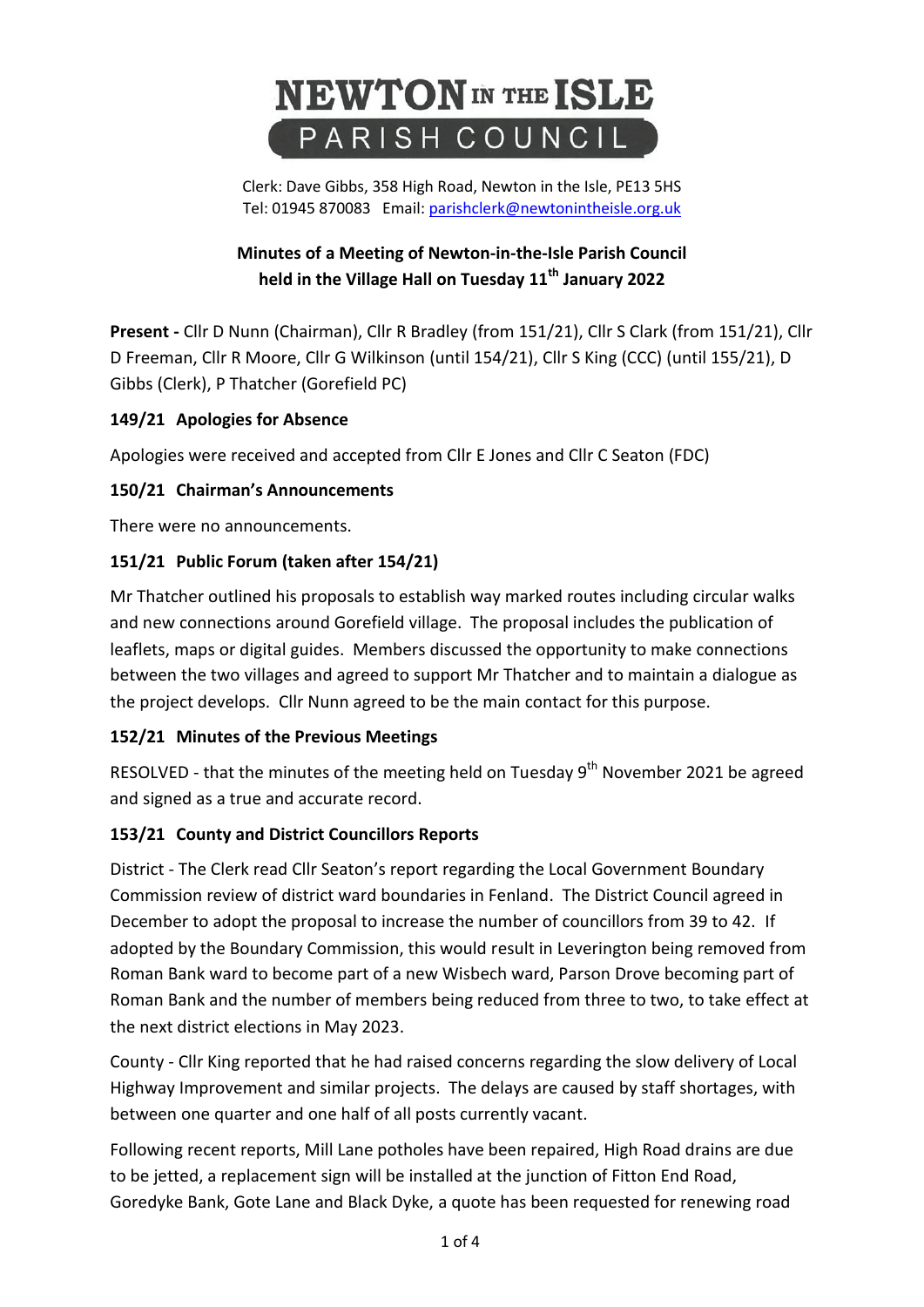markings at the High Road junction with Fen Road, and Fen Road has been put forward for possible resurfacing.

The Highways and Transport Committee has agreed to the creation of a design guide for public rights of way to ensure that they meet the needs of all users. This resulted from Cllr King's intervention regarding the hard surfacing of paths making them unsuitable for equestrians.

The County Council's budget for the new financial year will include £5 million for community capital projects. Members discussed potential projects relating to the Village Hall. They asked the Clerk to arrange a meeting between the Council and the Village Hall Management Committee to consider options.

## **154/21 Police Matters**

The Clerk reported that he had attended a meeting with the Neighbourhood Sergeant in November. Inspector Lombardo has been seconded to Peterborough and replaced by Inspector Morris, who has previous experience of policing in Fenland. The Police have offered to their support in looking out for inconsiderate dog walking on the North Level Main Drain. Neighbourhood Watch has new online resources on anti-social behaviour and preventing burglary.

## **155/21 Clerk's Report**

The Clerk reported on meetings attended and correspondence received.

## **156/21 Members' and Residents' Issues**

- a) Abandoned vehicle in Colvile Road awaiting DVLA intervention.
- b) Accumulation of scrap in Colvile Road Clarion has agreed to address the situation.
- c) Dangerous path surface at St James Close the Clerk will contact Clarion again to request resurfacing of the path and the possible removal of the tree causing the damage.
- d) School bus using Chapel Lane the Clerk has contacted the bus operator to ask them not to use this road.
- e) Annual Parish Meeting members discussed the possibility of inviting speakers from partner organisations to encourage a wider audience. The Clerk was asked to make the necessary arrangements. A Wednesday in April was chosen as the preferred date.

## **157/21 Policies and Procedures**

Members considered the following draft policy and procedure documents prepared by the Clerk:-

- a) Data Protection policy.
- b) Publication scheme.
- c) Code of Conduct.

They resolved to adopt the three documents.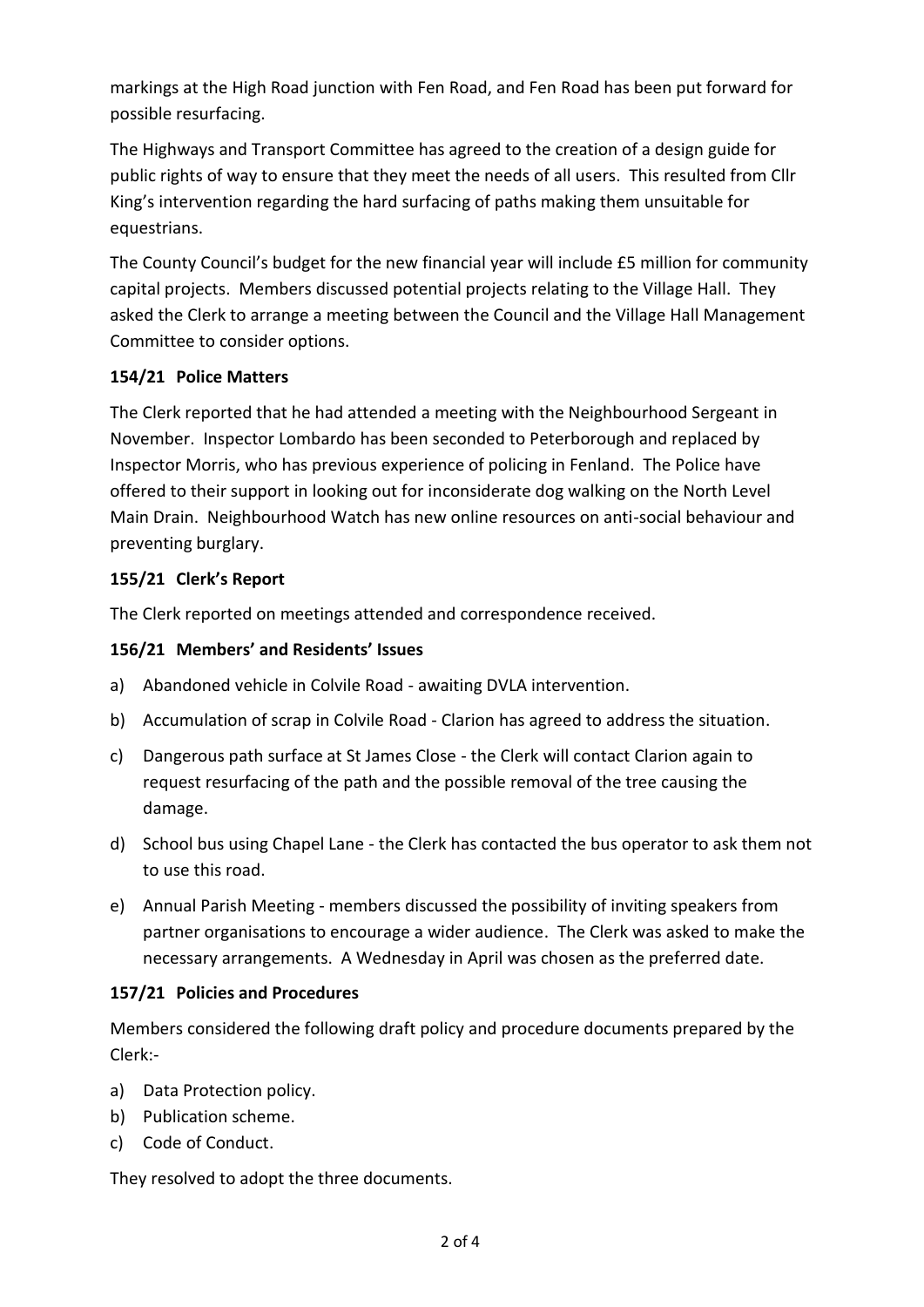## **158/21 Queen Elizabeth II Playing Field**

- a) The Clerk reported that Jenny Windsor, Head Gardener from Peckover House, had visited to discuss options for the future management of the site. She offered to write a report on her findings at a cost of £60. Members agreed to proceed with this.
- b) In Cllr Wilkinson's absence, the RoSPA Playsafety inspection follow-up was deferred until the next meeting.
- c) The Clerk reported that work on the construction of the BMX track is ongoing.
- d) Several residents have contacted members of the Council regarding the possibility of planting a tree in the arboretum. Members agreed to consider this at the next meeting.
- e) The Clerk reported that he was awaiting confirmation from the fencing contractor regarding the installation of gate springs on the Playing Field gates.

## **159/21 Highways**

- a) The Privately Funded Highway Improvement application to extend the 40mph speed limits at both ends of the village is being processed. It is hoped that work will commence shortly.
- b) The Leader of the County Council has suggested a meeting with the Chairs of the five parish councils to discuss concerns regarding the assessment process for Local Highway Improvement applications. The Clerk will make the necessary arrangements.
- c) The Local Highways Improvement application for 2022/23 to identify measures to enhance safety on the bends in Chapel Lane has been submitted. The Assessment Panel will convene on 2 February to consider the applications.
- d) Members considered the benefits of the signs highlighting the National Cycle Route through the village. The Clerk reported that he had received an indicative costing of £1,500 for these. Members resolved to purchase two signs to be placed on the High Road on either side of the Brewers Lane and Hogens Lane junctions.
- e) No further issues were identified in respect of signage on public rights of way.
- f) The Clerk has been unable to contact the Community Payback team and has asked the Police & Crime Commissioner's office for up-to-date contact details.
- g) Cllr Bradley reported that off-road vehicles continue to cause significant damage to parts of the byway network to the west of the village. The Clerk has discussed this situation with the Public Rights of Way officer. Winter closures of these routes are a last resort and the County Council would be unlikely to support an application. Further evidence is required before an application may be submitted, but members agreed to support the proposal in principle and to make the necessary provision in the budget.

## **160/21 Finance**

a) The Clerk presented an updated financial statement as at the end of December, showing income of £15,283.90, expenditure of £13,345.30, leaving a surplus of £1,938.60 and total funds held of £42,537.17.